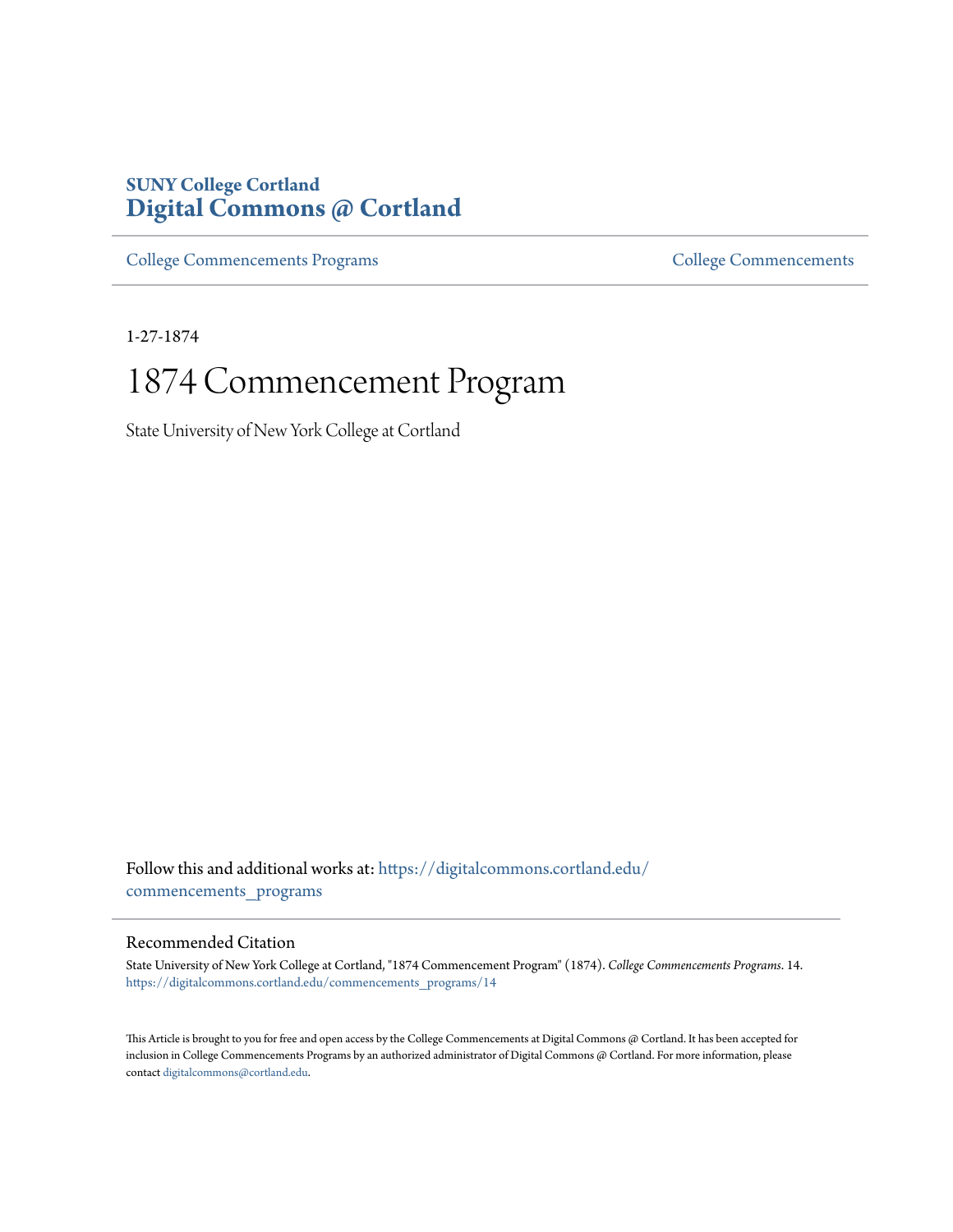

## State Normal and Training School.



TUESDAY, JAN. 27, 1874.

Cortland, N.Y.

[STANDARD & JOURNAL PRINT.]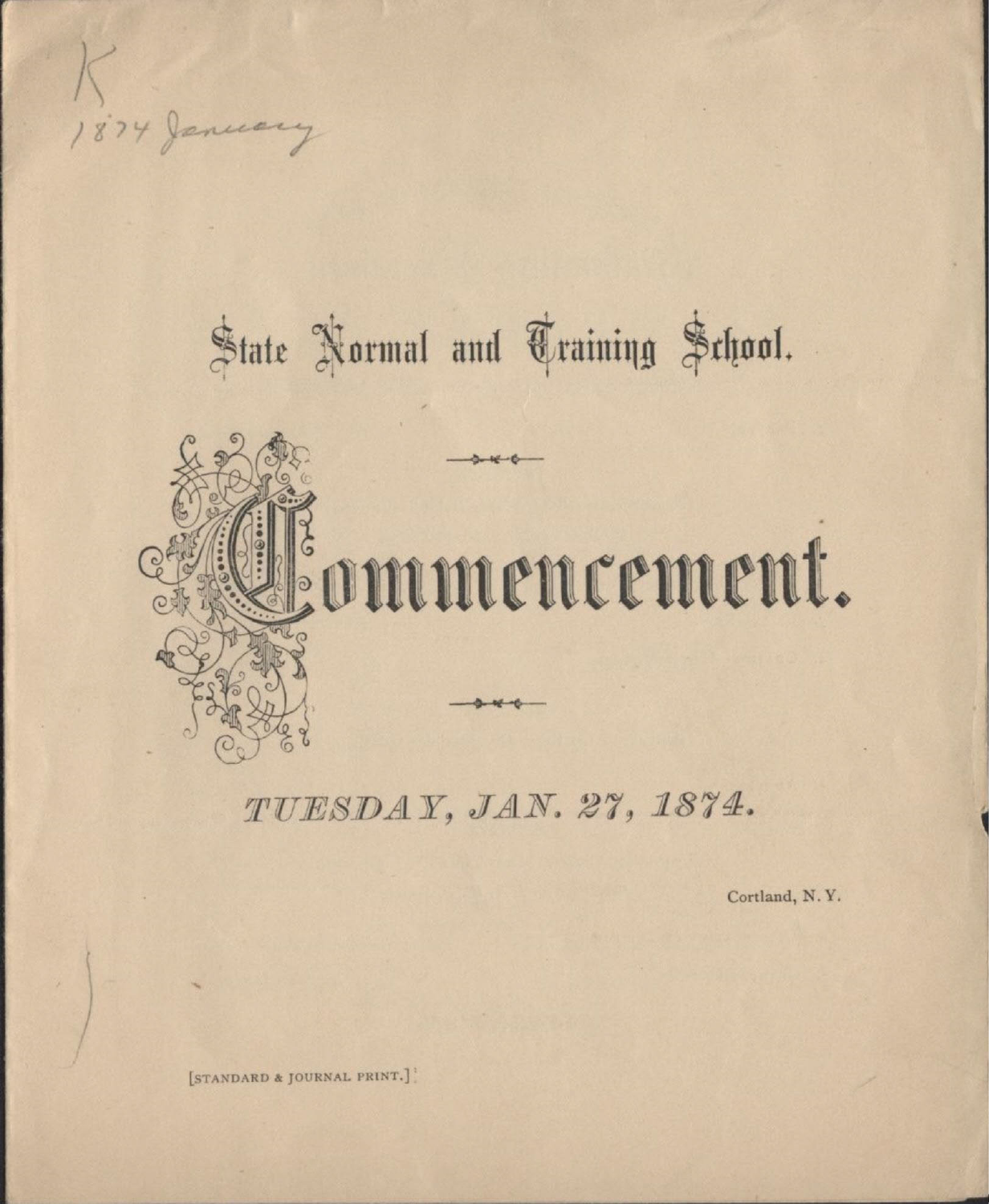## hraduating Lxercises.

 $2P.M.$ 

I. PRAYER,

 $\mathbf{H}_{\mathbf{X}}$ 

- 1

Rev. THOS, STREET

#### MUSIC.

Instrumental Solo-"Vienne Galop"-Ketterer. Rendered by Mrs. W. B. Smith.

2. Essay-The Painter Artist,

3. Essay-Keys,

4. ORATION-Heroic Moments,

CORA A. PURINTON

HENRIETTA MERSEREAU

**JAMES L. LUSK** 

#### MUSIC.

Anthem-" Let Every Heart Rejoice and Sing."

5. ADDRESS,

Dr. BURT G. WILDER

#### MUSIC.

Instrumental Solo-" Moses Fantasi"-J. Leybach.

Rendered by Mrs. W. B. Smith.

6. PRESENTATION OF DIPLOMAS.

7. GRADUATING SONG,

CLASS OF JAN. 27, '74

#### *RENEDICTION.*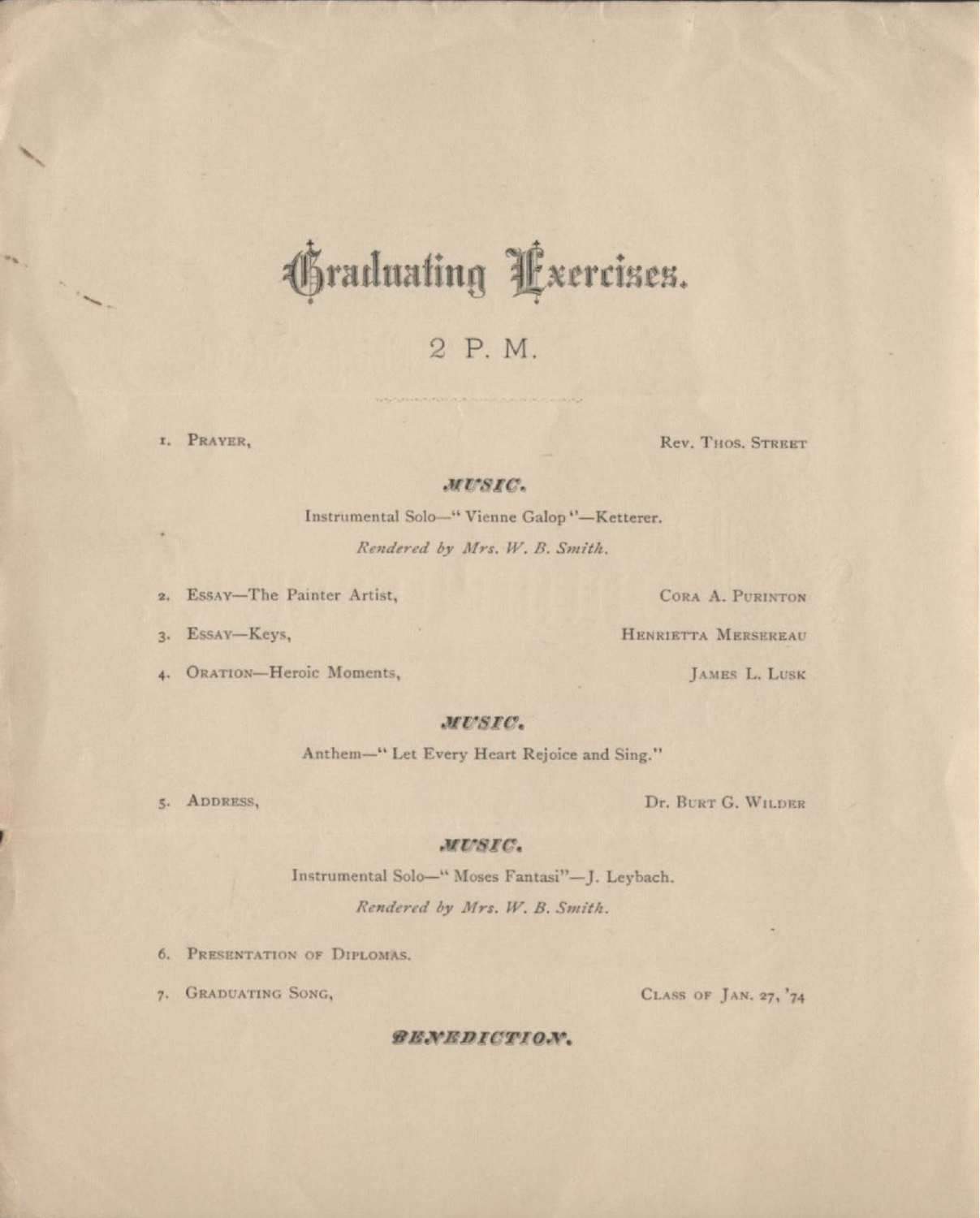## .. AFTER THE CUNQUEST,

## CLASS SONG OF '74.

Words by Jas. L. Lusk. Music Selected.

, **,**

•

In our mirthful days<br>
We heard the strife afar.<br>
That marshalled every We were young, we were gay, Yet left home, long to stay In preparing for life's march With the toil of mind; 'Gainst the Error and the Wrong, And for this we have By the conquest of self, A paean for our song: After conquest, the crown: After conquest, the crown.

That marshalled every star;

As our Leader's voice And as Truth's bright sword Does never sound retreat, Has never known defeat, We'll rejoice and sing praise, As we close our school-days, To encamp against each sin, To the Great White Throne, With our inner thoughts well manned, Where the angels stand, And the child's soul to point With waving palms in hand; Singing thus, looking down: After conquest, the crown.

Now to Cortland fair,<br>
Here in the quiet dell,<br>
And patrons all, farewel And patrons all, farewell. Alma Mater, though we Must now depart from thee, Yet the link in Mem'ry's chain, Bind our hearts to thine, Glorious and from thy soul, And our spirits lead Will, in all coming time, To that celestial goal, Where the Great Teacher sounds: After conquests, the crowns.